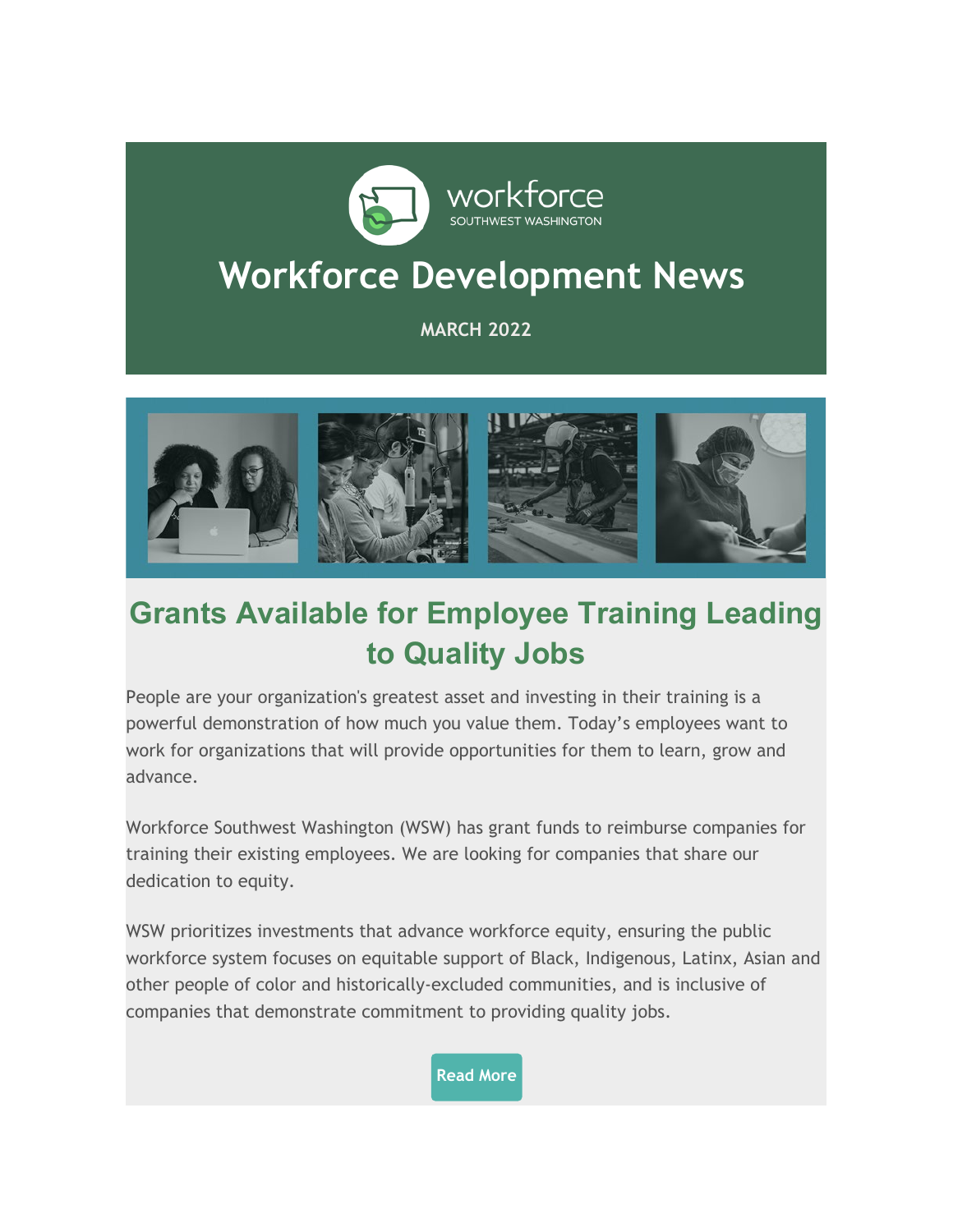

#### **Funding for Job Seeker Services Available**

#### *Focus on housing and re-entry partnerships*

WSW is seeking employment and job training proposals from organizations that are currently providing services for housing, re-entry or career coaching to historically underserved or excluded populations. Nonprofits and community-based organizations are encouraged to apply.

Our goal is to provide career coaching, skills development and/or job training services to individuals 18 years and older through a network of community-based and other organizations in support of our [Strategic Plan's](https://workforcesouthwestwashington.cmail19.com/t/r-l-tyldihkd-bltuukdtyu-t/) economic mobility and systems change goals.

**[Read More](https://workforcesouthwestwashington.cmail19.com/t/r-l-tyldihkd-bltuukdtyu-i/)**

# **Host a summer intern with the Future Leaders Project**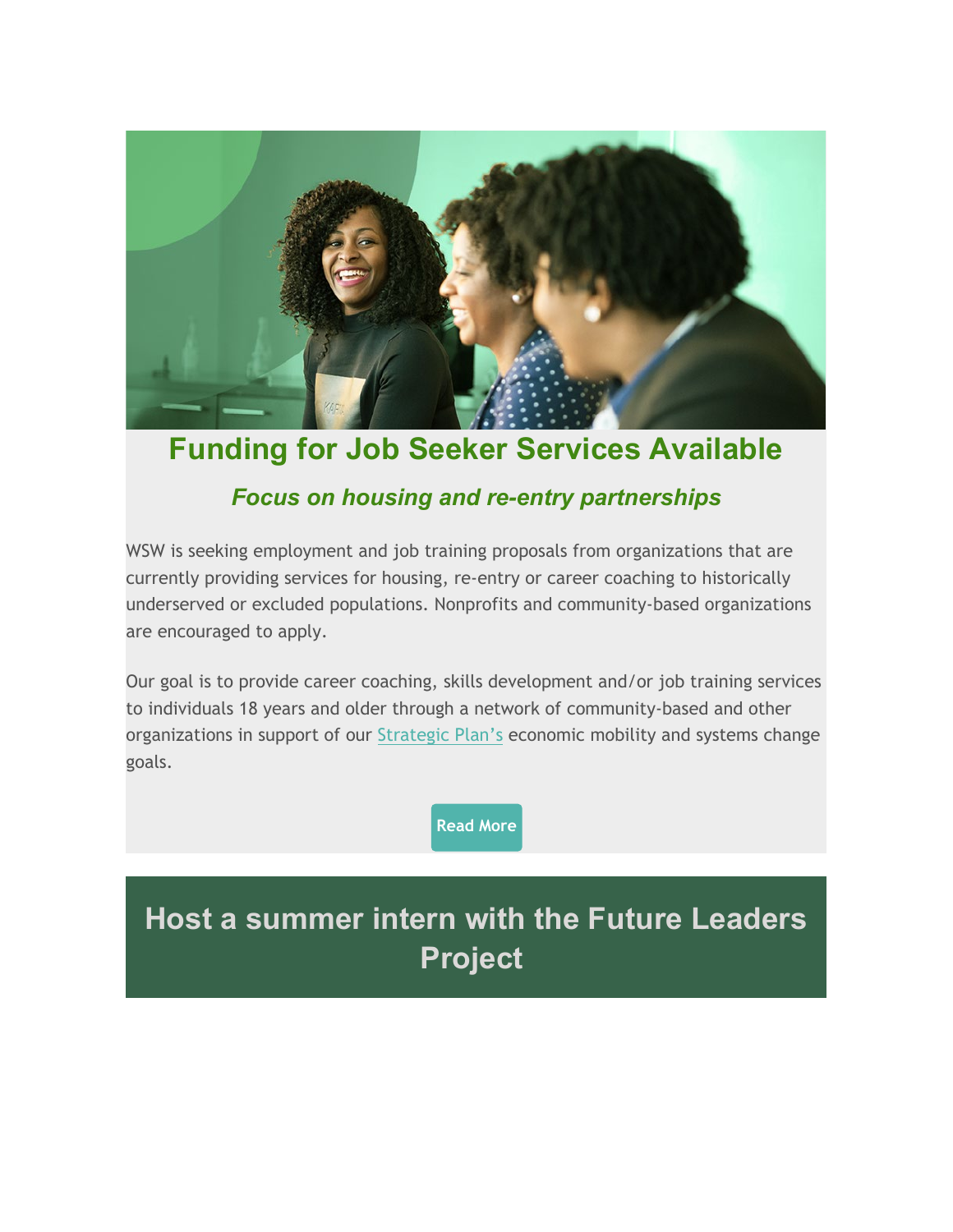

Our community is becoming **more** diverse, which we can see in the demographics of our K-12 students. We want to make sure that leaders in our community are diversifying at the same rate.

**DARCY HOFFMAN** DIRECTOR OF BUSINESS SERVICES, WORKFORCE SW in The Oregonian

Along with our partners at the Columbia River [Economic Development Counci](https://workforcesouthwestwashington.cmail19.com/t/r-l-tyldihkd-bltuukdtyu-h/)l and [Washington State University Vancouver,](https://workforcesouthwestwashington.cmail19.com/t/r-l-tyldihkd-bltuukdtyu-k/) we are excited to announce the launch of year three of the Future Leaders Project (FLP) summer internships! FLP provides paid internships to WSU Vancouver students from historically-excluded communities. The program connects students to Clark County employers while giving them the tools to thrive as they join the workforce.

Hosting an intern can give your business valuable perspective and access to emerging talent, all while helping a student gain integral work experience. We are looking for businesses interested in hosting students for paid summer internships.

**[Learn More](https://workforcesouthwestwashington.cmail19.com/t/r-l-tyldihkd-bltuukdtyu-u/)**

### **We're hiring!**

The initiatives, programs and services WSW funds assist people in our community who are striving for self-sufficiency. This work builds upon the dignity, pride and security that comes from having a good-paying job with benefits and room for growth and career advancement. If this interests you, we are hiring for: **Staff Accountant II**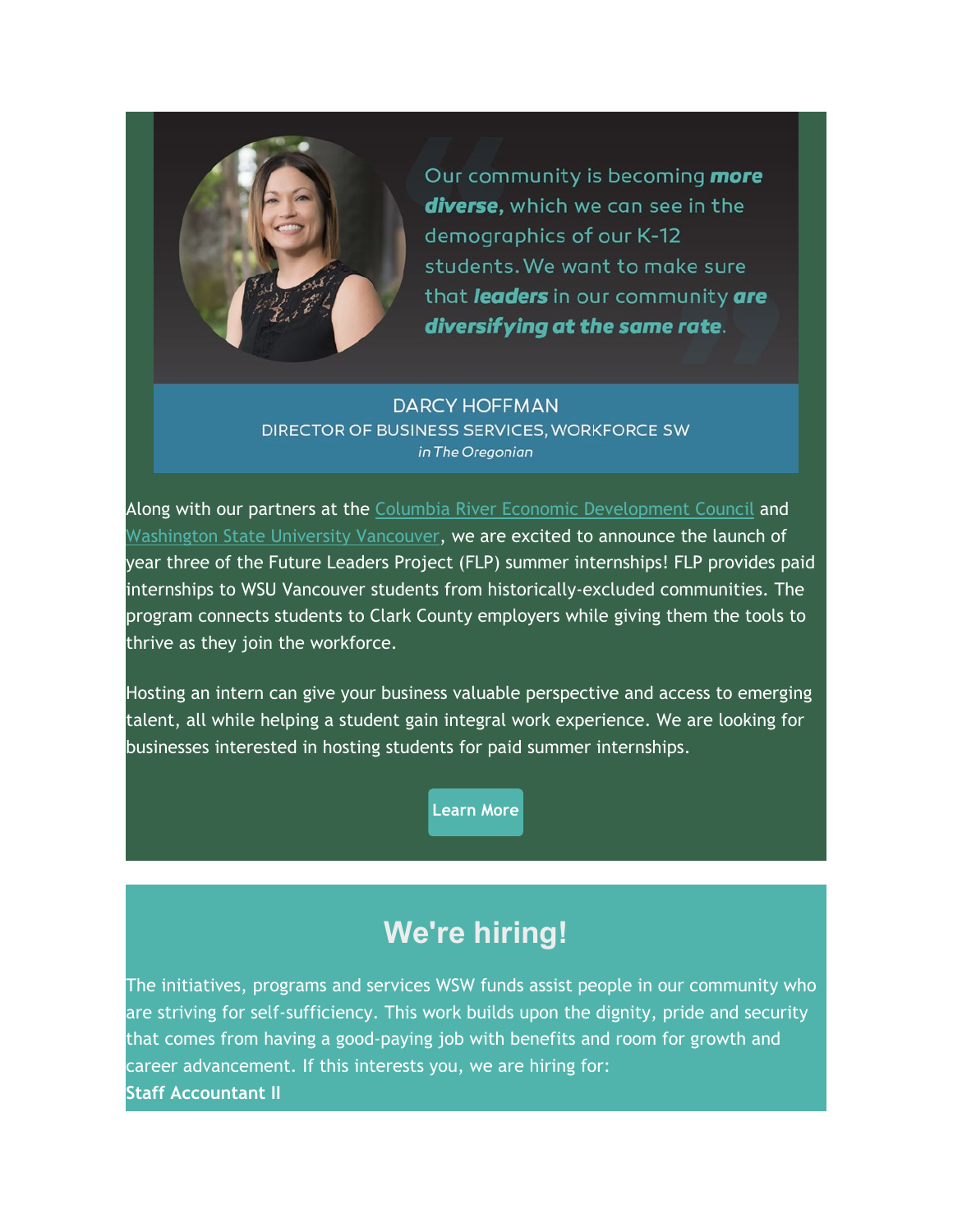#### **Senior Program Manager**

WSW offers competitive salaries and benefits, professional development opportunities and is committed to equity, diversity and inclusion. More information is available on our Careers webpage.

> **[Learn More &](https://workforcesouthwestwashington.cmail19.com/t/r-l-tyldihkd-bltuukdtyu-o/)  Apply**

### **Benton Waterous promoted to Director of Programs**

Benton Waterous has been promoted to Director of Programs for WSW. In his new role, Waterous will provide overall direction and operational management of services and programs, primarily contracted federal- and statefunded programs. In addition, he will oversee program implementation processes, budget, performance, data management and contracted service providers and lead community partnerships and grant and revenue development activities.



Director of Programs Workforce Southwest Washington

**[Read More](https://workforcesouthwestwashington.cmail19.com/t/r-l-tyldihkd-bltuukdtyu-b/)**

### **Quality Jobs Initiative**

*The Quality Jobs initiative is a commitment to designing and developing a regional approach with workers, employers, job seekers, community-based organizations, economic developers and local municipalities to define, support and promote quality jobs.*

The Quality Jobs council held six meetings through January 2022. Its task was to define the quality jobs criteria around wages, benefits and work environment for the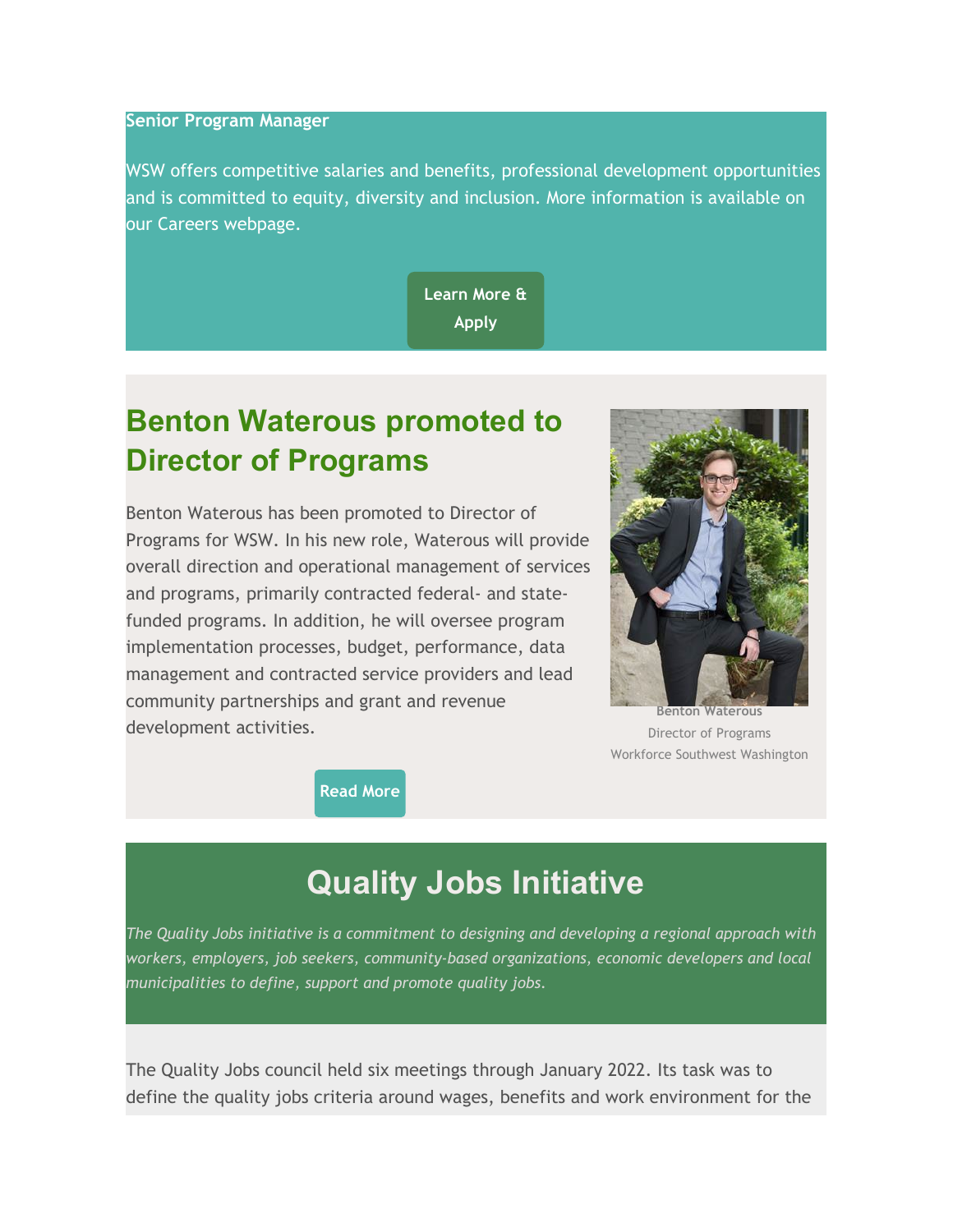Southwest Washington-Portland metro area and develop the framework to implement job quality strategies for businesses, workforce boards, local government, service providers, nonprofits, labor and workers. The council gathered best practices and other resources for the report that will be available soon through WSW and its [Columbia-Willamette Workforce Development Council](https://workforcesouthwestwashington.cmail19.com/t/r-l-tyldihkd-bltuukdtyu-p/) (CWWC) partners.



## **Quality Jobs Highlight**



**[Marketing EQ builds their talent with web technology internship](https://workforcesouthwestwashington.cmail19.com/t/r-l-tyldihkd-bltuukdtyu-c/)**

For Quality Jobs updates, visit our [Quality Jobs Initiative page.](https://workforcesouthwestwashington.cmail19.com/t/r-l-tyldihkd-bltuukdtyu-q/)



**2022 Strategic Plan Update**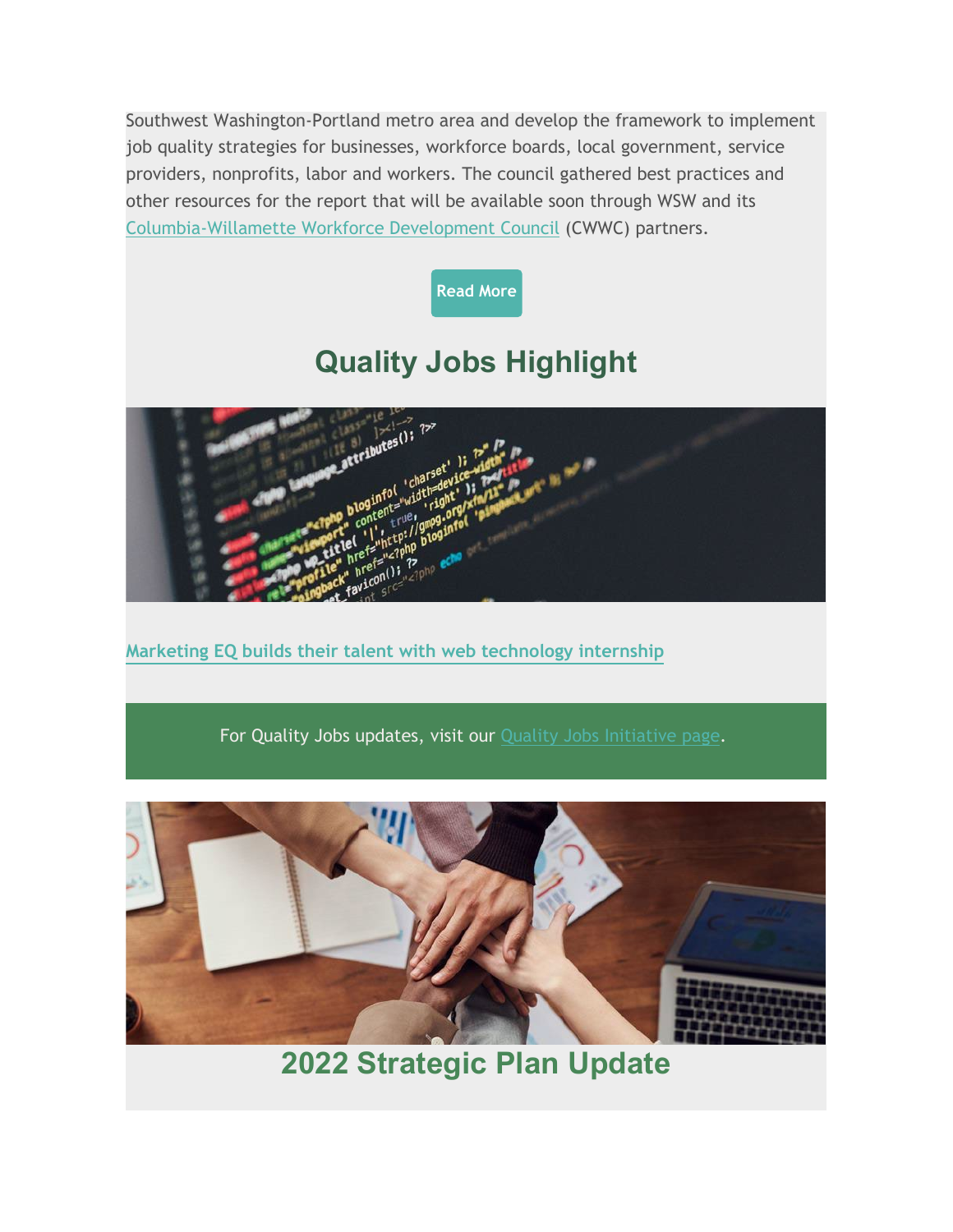WSW's mission is to lead a regional workforce development system where every individual has access to high-quality employment and every business has access to a highly-skilled workforce. During the last two quarters, WSW has made strides toward the achievement of our Strategic Plan's goals:

#### **Business Growth and Recovery**

- Quality Jobs Initiative Updates
- Construction Trades and Apprenticeship Career Class

**[Business Growth and](https://workforcesouthwestwashington.cmail19.com/t/r-l-tyldihkd-bltuukdtyu-f/)** 

**Recovery Updates**

#### **Economic Mobility**

- Fourth Plain Forward Navigator
- Expanding System Liaison Program
- Workforce Services to Those Dislocated Due to Opioid Addiction

#### **[Economic Mobility](https://workforcesouthwestwashington.cmail19.com/t/r-l-tyldihkd-bltuukdtyu-z/)**

**Updates**

#### **Systems Change**

- Improving access to the workforce system
- Building a Community of Equity Training
- Diversity, Equity and Inclusion trainings for service providers

**[System Change](https://workforcesouthwestwashington.cmail19.com/t/r-l-tyldihkd-bltuukdtyu-v/)  Updates**

**[Read the 2021-2023](https://workforcesouthwestwashington.cmail19.com/t/r-l-tyldihkd-bltuukdtyu-e/)** 

**Strategic Plan**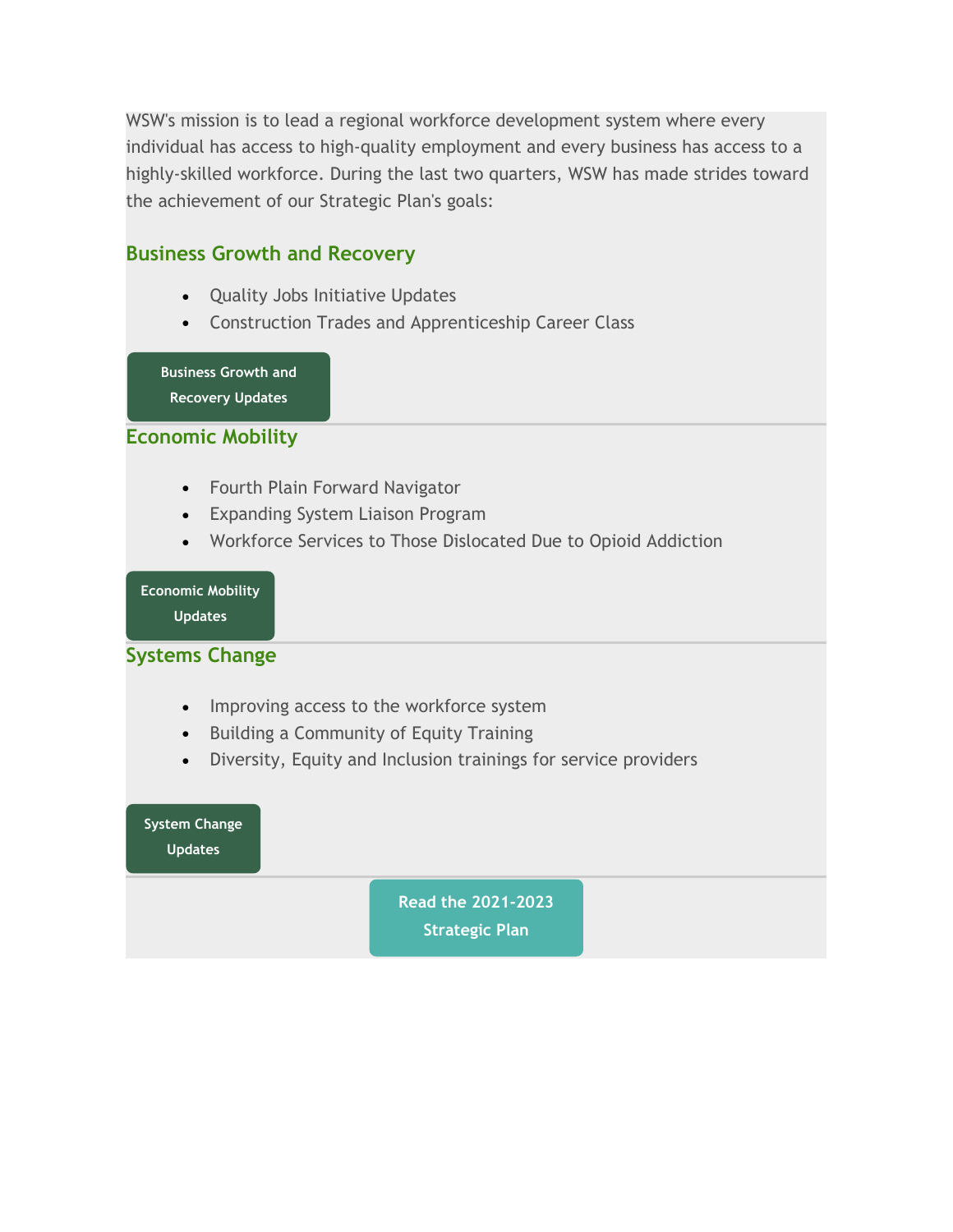

# **Now is the time to invest in local workforce solutions for Washington's economic recovery**

As lawmakers in Olympia debate critical measures for Washington's economic recovery, now is the time to invest in local workforce solutions. Workforce Southwest Washington and our peers in the statewide [Washington Workforce Association](https://workforcesouthwestwashington.cmail19.com/t/r-l-tyldihkd-bltuukdtyu-g/) recommend a [\\$50 million state Workforce Innovation Fund](https://workforcesouthwestwashington.cmail19.com/t/r-l-tyldihkd-bltuukdtyu-w/) to empower local [solutions](https://workforcesouthwestwashington.cmail19.com/t/r-l-tyldihkd-bltuukdtyu-yd/) with flexible funding. We recommend lawmakers take advantage of the infrastructure that already exists—established funding, a network of providers, community partners, [WorkSource job centers,](https://workforcesouthwestwashington.cmail19.com/t/r-l-tyldihkd-bltuukdtyu-yh/) and industry relationships—and build on it to produce better results for workers and businesses, and to maximize scale and impact.

**[Read More](https://workforcesouthwestwashington.cmail19.com/t/r-l-tyldihkd-bltuukdtyu-yk/)**

### **Celebrating Women's History Month**

In Southwest Washington, women in the workforce face significant wage disparities. Women make an average of \$37,353 per year in a stable job compared to the overall average wage of \$52,849.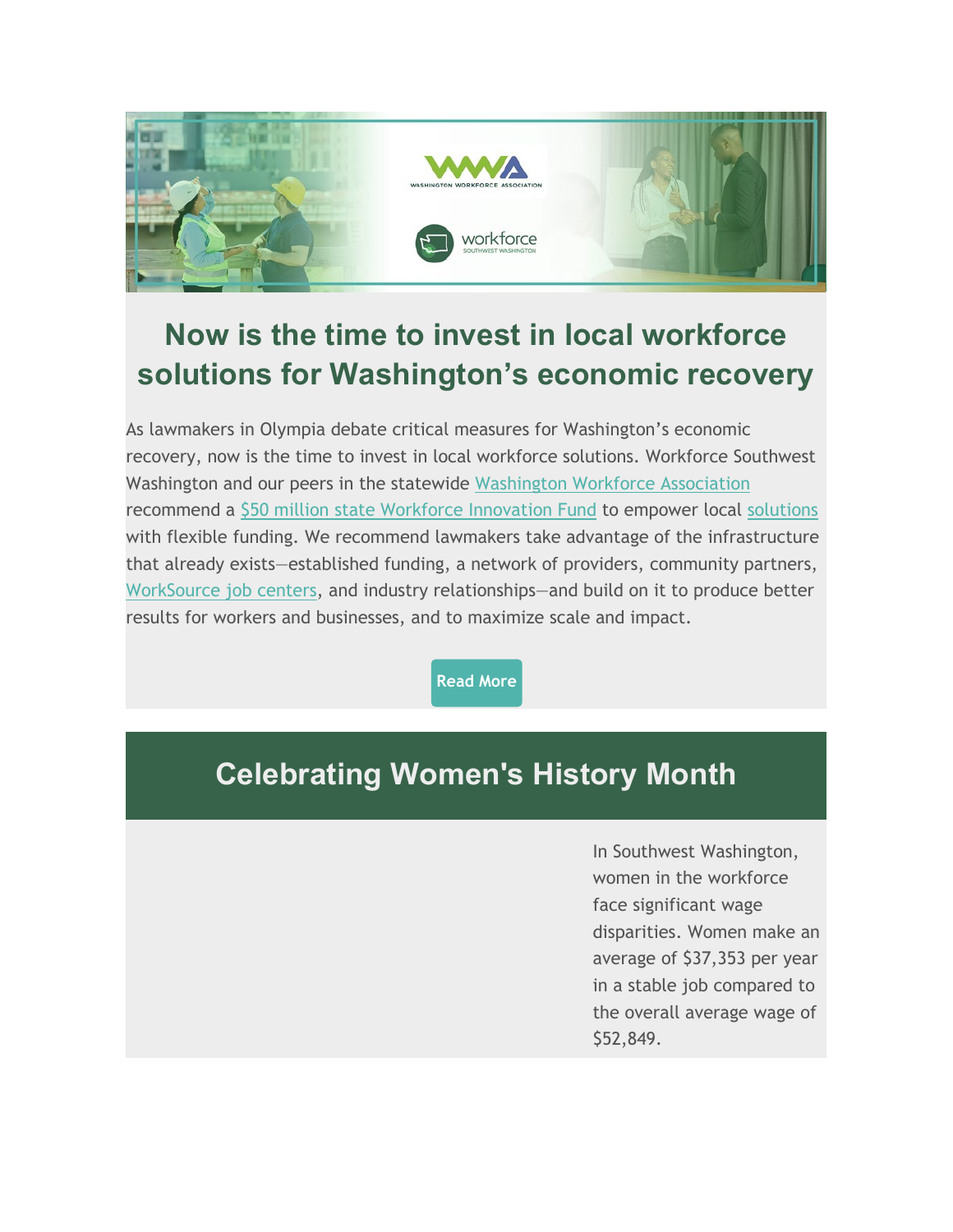

At WSW we believe every worker should have access to high-quality employment and advancement opportunities. Through our investments and programs, we hope to create a more equitable workforce for women in Southwest Washington where they have access to training, education and high-paying positions.

To that end, we have partnered with [Oregon Tradeswomen](https://workforcesouthwestwashington.cmail19.com/t/r-l-tyldihkd-bltuukdtyu-jl/) to offer its industry-

#### recognized (and preferred) Trades and Apprenticeship Career Class (TACC) to women in Southwest Washington.

As we celebrate Women's History Month, Women in Construction Week (March 6 - 12) and beyond, WSW will continue to draw attention to the disparities that women and other historically-excluded communities face and disrupt systems to create a more equitable and accessible workforce system **Explore Women in**<br>**Explore Women in**<br>**Explore Women in** 

Top Ten Occupations and Annual Salaries for Women in Construction in Southwest Washington

| Occupation                                                           | Female |          |
|----------------------------------------------------------------------|--------|----------|
| Construction Laborers                                                | 115    | \$46,300 |
| Carpenters                                                           | 81     | \$56,800 |
| <b>Electricians</b>                                                  | 72     | \$71,500 |
| Painters and Paperhangers                                            | 66     | \$42,300 |
| First-Line Supervisors of Construction Trades and Extraction Workers | 59     | \$78,800 |
| Construction Equipment Operators                                     | 44     | \$61,400 |
| Construction and Building Inspectors                                 | 36     | \$69,800 |
| Pipelayers, Plumbers, Pipefitters, and Steamfitters                  | 27     | \$70,700 |
| Sheet Metal Workers                                                  | 25     | \$62,500 |
| Roofers                                                              | 20     | \$57,500 |
| Highway Maintenance Workers                                          | 17     | \$55,200 |

Data from JobsEQ

**Construction Data**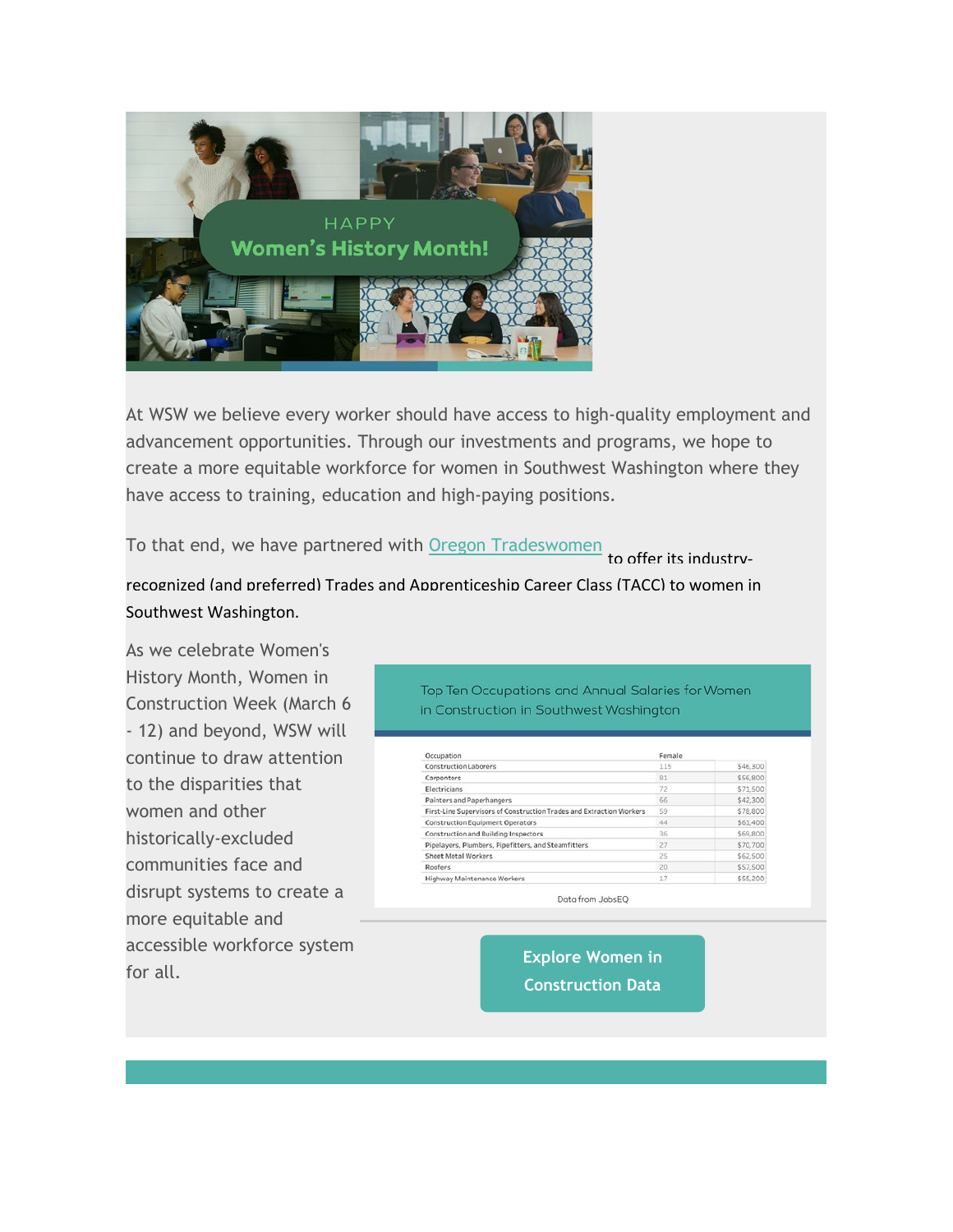### **Prep Cook Bootcamp**

The Prep Cook Bootcamp is a partnership between Workforce Southwest Washington, Russell Brent of Community at Heart Hospitality and local Southwest Washington businesses. For businesses, this training addressed the worker shortage the hospitality industry is facing. The training aimed to help businesses recruit and retain quality workers by making them feel welcome and set up for success and providing ongoing mentorship after placement. Local businesses signed on to interview candidates that completed the training and to provide quality wages to those they hired.

For participants, the training included knife handling, kitchen safety, basic cooking principles, teamwork, food handler permit, ServSafe certification and direct leads to employment.

The training provides a triple win for the community, providing companies with employees, workers with a career with purpose and a community with more people in the workforce.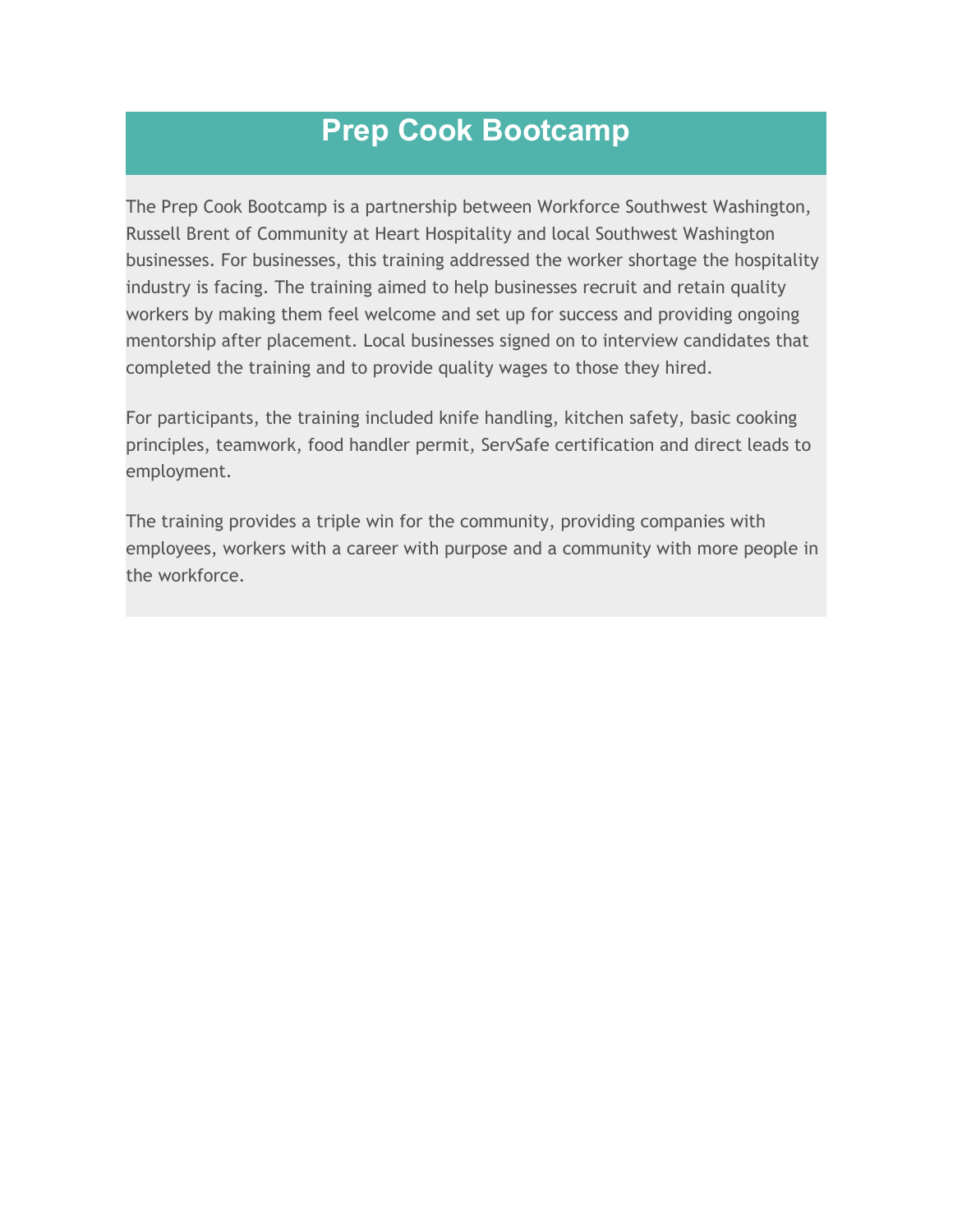

The first Prep Cook Bootcamp training was held in November 2021. The second cohort will take place in March 2022.

**Workforce Southwest Washington (WSW)**, a nonprofit organization, funds community prosperity by investing in services that help individuals gain skills to obtain good-paying jobs or advance in their careers and help companies recruit, train and retain workers. Our investments strengthen the region's businesses and contribute to a strong economy. Since 2003, we've invested more than \$120 million in Southwest Washington. WSW is the Local Workforce Development Board (LWDB) designated by federal Workforce Innovation and Opportunity Act (WIOA) legislation to oversee the public workforce system in Clark, Cowlitz and Wahkiakum counties. Learn more at [www.workforcesw.org.](https://workforcesouthwestwashington.cmail19.com/t/r-l-tyldihkd-bltuukdtyu-jt/)